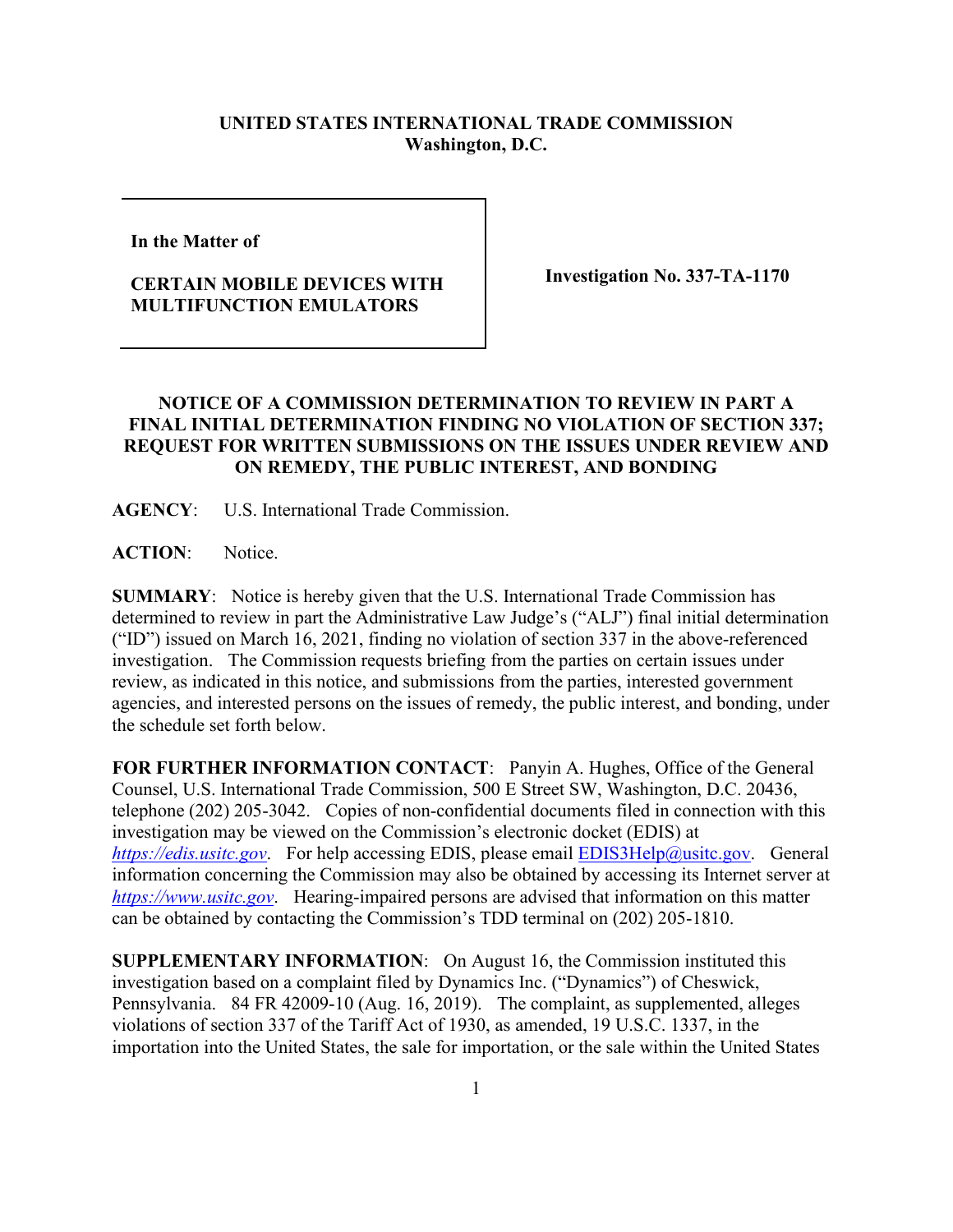after importation of certain mobile devices with multifunction emulators by reason of infringement of one or more of claims 1 and 5-8 of U.S. Patent No. 8,827,153 ("the '153 patent"); claims 1-20 of U.S. Patent No. 10,032,100 ("the '100 patent"); claims 1-7, 9-13, 19, 21, and 22 of U.S. Patent No. 10,223,631 ("the '631 patent"); and claims 1-16 of U.S. Patent No. 10,255,545 ("the '545 patent"). *Id.* at 42010. The Commission's notice of investigation named as respondents Samsung Electronics Co., Ltd of Gyeonggi, Republic of Korea and Samsung Electronics America, Inc. of Ridgefield Park, New Jersey (collectively, "Samsung"). *Id.* The Office of Unfair Import Investigations is not participating in this investigation.

On September 3, 2019, the ALJ set a sixteen-month target date of December 16, 2020 for completion of the investigation. Order No. 3 (Sept. 3, 2019). The Order set an evidentiary hearing for May 11-15, 2020.

On November 26, 2019, the ALJ held a *Markman* hearing, and on January 31, 2020, issued Order No. 7, construing certain claim terms of the asserted patents.

On May 20, 2020, the ALJ issued an initial determination granting Dynamics' unopposed motion for partial termination of the investigation as to claims 5, 6, and 8 of the '153 patent, claims 2, 3, 5, 7, 9-11, 13-17, 19, and 20 of the '100 patent, claims 2, 3, 5, 7, 9-13, 19, and 21 of the '631 patent, and claims 2, 4, and 6-16 of the '545 patent. Order No. 15 (May 20, 2020), *unreviewed*, Notice (June 15, 2020).

Due to the ongoing COVID-19 pandemic, the ALJ amended the procedural schedule several times. On March 12, 2020, the Commission postponed all in-person hearings under section 337 scheduled within the next sixty days. *See* 85 FR 15498 (Mar. 18, 2020). Thus, the ALJ issued Order No. 10, rescheduling the evidentiary hearing for June 22-26, 2020.

On April 6, 2020, the ALJ issued Order No. 12, resetting the target date to February 23, 2021 due to the COVID-19 pandemic. Order No. 12 (Apr. 6, 2020), *unreviewed*, Notice (Apr. 24, 2020).

On May 14, 2020, the Commission extended the postponement of all section 337 hearings. *See* 85 FR 30734-5 (May 20, 2020). On June 22, 2020 the Commission further extended the postponement of all in-person section 337 hearings "until such time as the agency enters Phase Three of the Commission's three-phase plan to re-establish on-site business operations." 85 FR 38388-9 (June 26, 2020). This order is currently in effect.

On August 11, 2020, the ALJ scheduled a virtual hearing using the Commission's newly established videoconference software for November 16-20, 2020 and reset the target date for July 16, 2021. Order No. 24 (Aug. 11, 2020), *unreviewed*, Notice (Sept. 8, 2020).

On March 16, 2021, the ALJ issued the final ID, finding no violation of section 337. The ID found that the importation requirement under 19 U.S.C. 1337(a)(1)(B) is satisfied. ID at 28. Specifically, the ID found that "[t]he parties stipulated to facts establishing the importation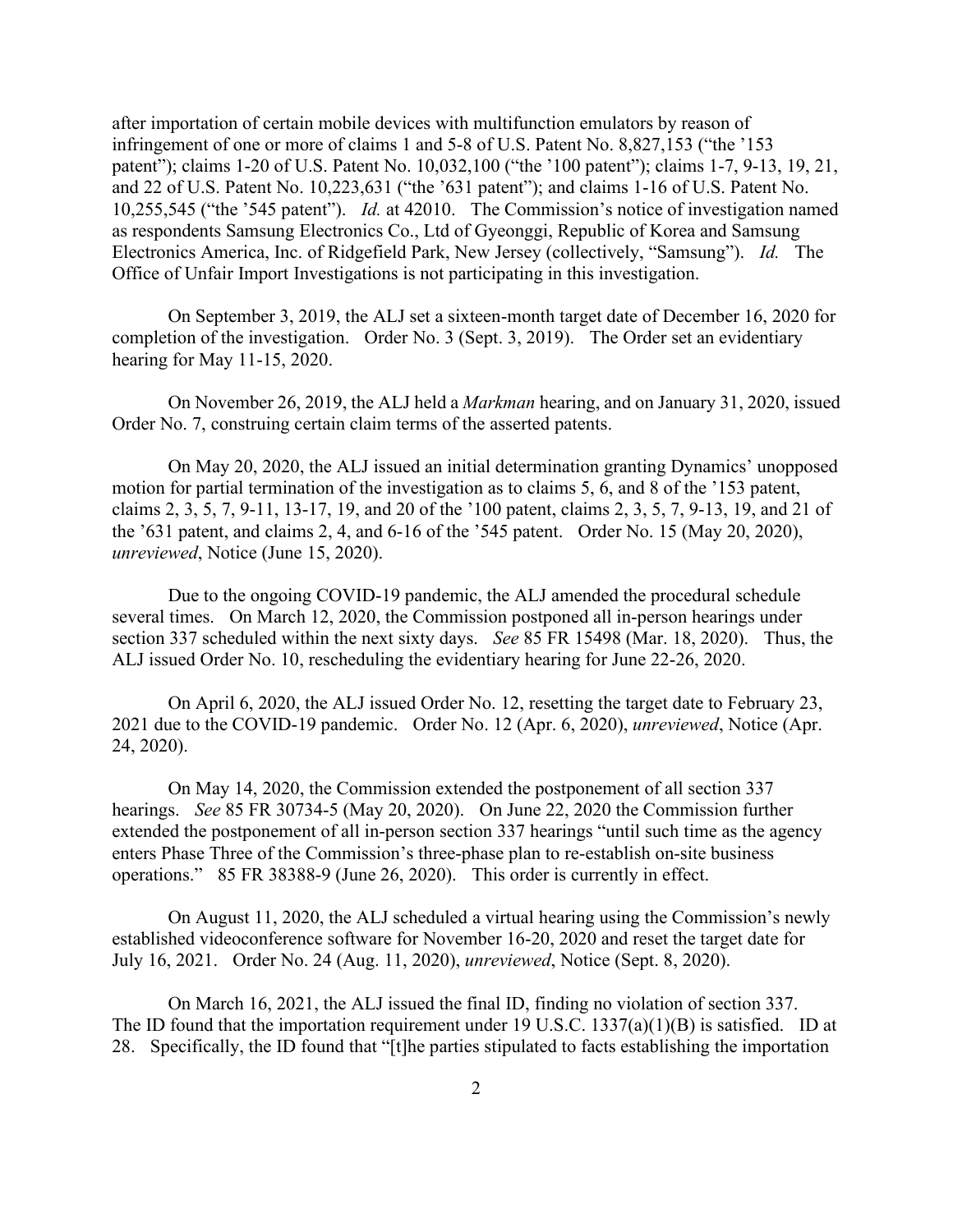requirement is met for both respondents" and that "Samsung does not dispute the Commission's jurisdiction over this investigation or that the requisite importation or sale in connection with importation has taken place for each Accused Product." *Id.* Accordingly, the ID found that the Commission has jurisdiction over this investigation and that the importation requirement has been satisfied. *Id.*

With respect to the domestic industry requirement, the ID found that Dynamics had satisfied the domestic industry requirement for the '100 patent, but not the '153, '631, and '545 patents. ID at 183-84. For the domestic industry requirement's technical prong, the ID found that Dynamics failed to show it practiced any claim of the '153 and '631 patents. *Id.* at 60-64, 127-31. For the '545 patent, however, the ID found that Dynamics had shown it was "in the process" of practicing claim 1 of the '545 patent. *Id.* at 148-52. With respect to the domestic industry requirement's economic prong, for the '153 and '631 patents, the ID found that Dynamics had shown it had made significant investments in satisfaction of section 337(a)(3)(A) and (B), 19 U.S.C. 1337(a)(3)(A)-(B). *Id.* at 158-79. For the '545 patent, the ID found that Dynamics had not shown that it was "in the process" of establishing a U.S. industry. *Id.* at 180- 83.

With respect to infringement and validity, the ID found that Samsung infringes claims 1 and 7 of the '153 patent and that Samsung failed to establish that those claims are invalid. ID at 45-58, 64-69. The ID also found that Samsung infringes claims 1, 4, 6, 12, and 18 of the '100 patent (except for claim 6 as to certain modified products), but that the asserted claims, except for claim 4 are invalid as anticipated or obvious by prior art. *Id.* at 83-88, 96-115. The ID further found that Samsung directly infringes claims 1, 4, 6, and 22 of the '631 patent, but that those claims are invalid as anticipated or obvious by prior art. *Id.* at 121-127, 131-140. The ID also found that Samsung directly infringes claims 1, 3, and 5 of the '545 patent, but that those claims are invalid for anticipation. Finally, the ID found that Samsung failed to carry its burden with respect to various additional affirmative defenses under 35 U.S.C. 102(f), 116 (inventorship), or 112 (written description and enablement).

The ID included the ALJ's recommended determination on remedy and bonding ("RD"). The RD recommended that the Commission should issue a limited exclusion order and cease and desist orders if it finds a violation. ID/RD at 186-91. The ID, however, recommended imposing no bond on covered products that may be imported during the period of Presidential review. *Id.* at 193.

On March 29, 2021, Dynamics filed a petition for review of the ID, and Samsung filed a contingent petition for review. On April 8, 2021, Dynamics and Samsung submitted responses to each other's petition.

Having examined the record of this investigation, including the ID, the petitions for review, and the responses thereto, the Commission has determined to review the ID with respect to the following: (1) for the '153 patent, claim construction of the term "analog waveform" as well as the related infringement and technical prong analysis, (2) for the '153 patent, the ID's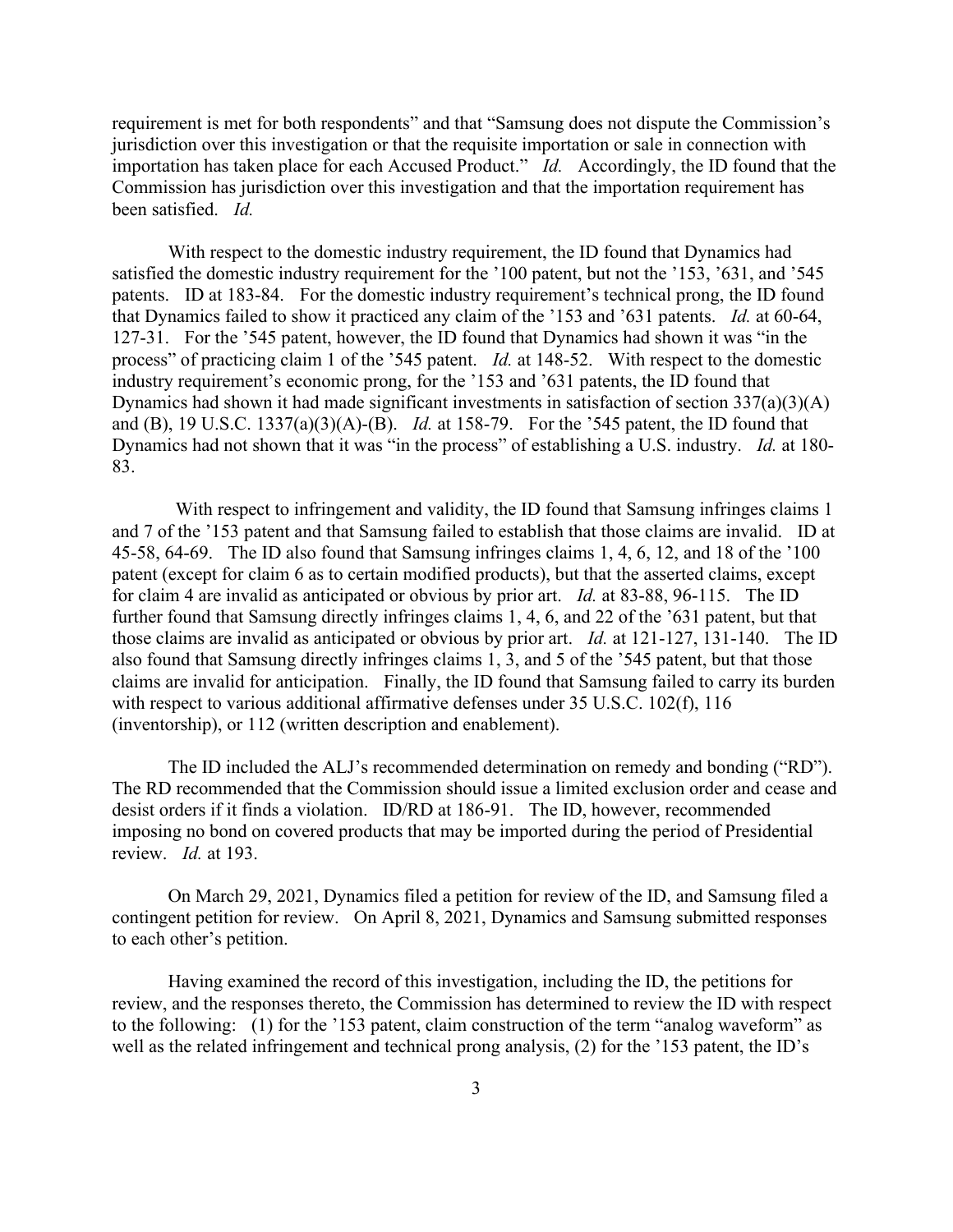finding that the combination of Shoemaker and Gutman fails to render the asserted claims obvious; (3) for the '100 patent, whether Doughty in combination with VivoTech renders obvious claim 4 and whether such issue was waived, whether claims 4 and 6 are infringed, and whether the domestic industry requirement is satisfied; and (4) for the '545 patent, the ID's domestic industry findings. The Commission has determined not to review the remainder of the ID.

The parties are requested to brief their positions on only the following issues:

- 1. If the Commission construes "analog waveform" to mean "a wave shape whose amplitude changes in a continuous fashion" that includes so-called real-world square waves, please cite record evidence and explain whether the accused products and DI products meet the relevant claim limitations.
- 2. Given Gutman's disclosure that "communication of data by the card of the current invention is independent of movement of the card or placement of the card within the magnetic card reader" (Gutman at col.17 ll.10-13), please explain why or why not one of ordinary skill would be motivated to combine Shoemaker with Gutman.
- 3. While Gutman states that "no 'swiping' movement is necessary," the disclosure "allows users to perform the familiar 'swiping' movement while using the card 200 of the present invention for users that have become accustomed to the 'swiping' movement of the card 106." Gutman at col.16 l.66 - col.17 l.4. Please discuss the legal significance of this disclosure to an obviousness inquiry in light of Samsung's proposal to combine Gutman with Shoemaker to solve the so-called directionality problem associated with "swiping."

The parties are requested to brief their positions with reference to the applicable law and the existing evidentiary record. The parties are not to brief other issues on review, which are adequately presented in the parties' existing filings.

In connection with the final disposition of this investigation, the Commission may issue: (1) an exclusion order that could result in the exclusion of the subject articles from entry into the United States, and/or (2) a cease-and-desist order that could result in the respondent being required to cease and desist from engaging in unfair acts in the importation and sale of such articles. Accordingly, the Commission is interested in receiving written submissions that address the form of remedy, if any, that should be ordered. If a party seeks exclusion of an article from entry into the United States for purposes other than entry for consumption, the party should so indicate and provide information establishing that activities involving other types of entry either are adversely affecting it or likely to do so. For background, *see Certain Devices for Connecting Computers via Telephone Lines*, Inv. No. 337-TA-360, USITC Pub. No. 2843, Comm'n Op. at 7-10 (Dec. 1994).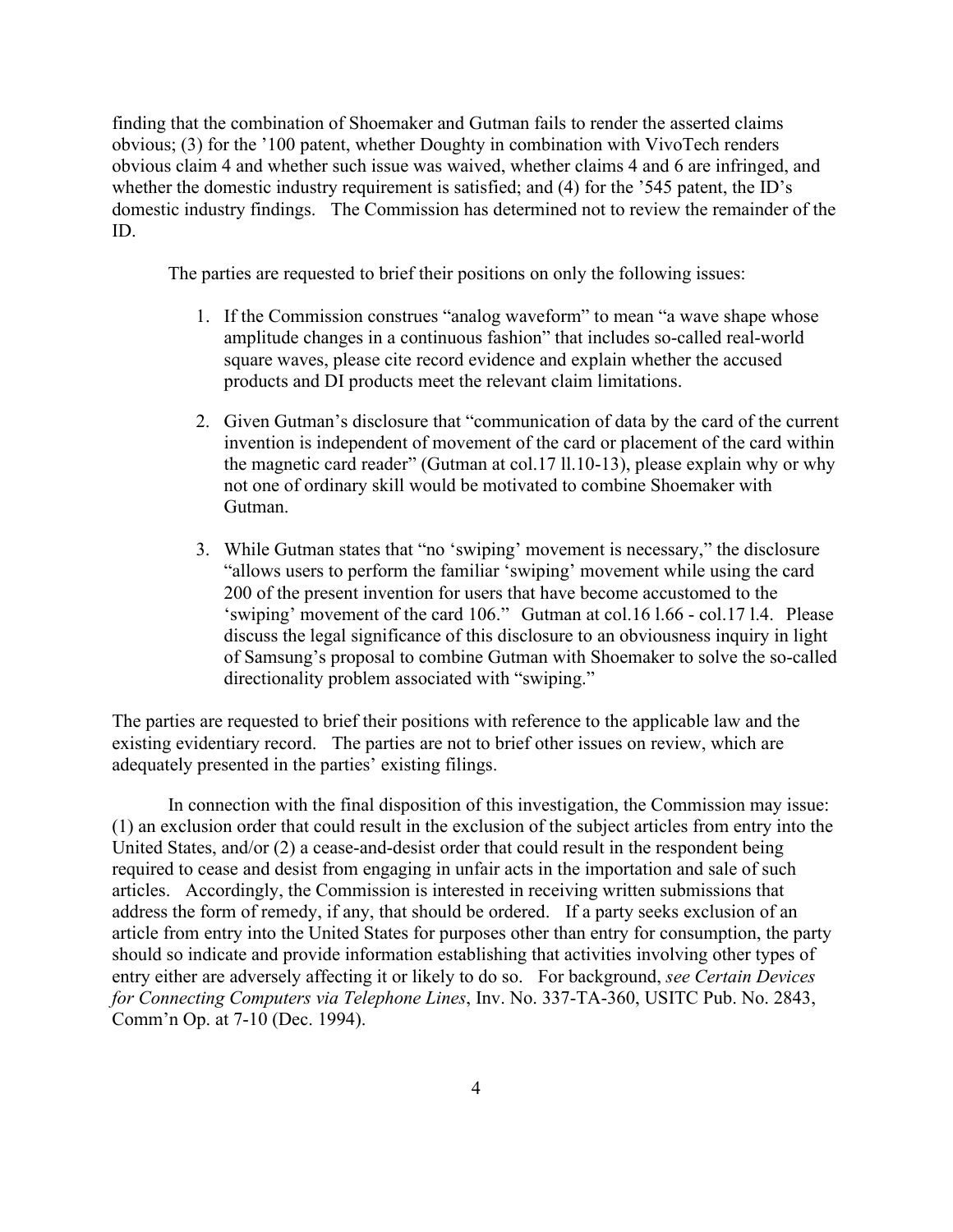If the Commission contemplates some form of remedy, it must consider the effects of that remedy upon the public interest. The factors the Commission will consider include the effect that an exclusion order and/or cease and desist orders would have on (1) the public health and welfare, (2) competitive conditions in the U.S. economy, (3) U.S. production of articles that are like or directly competitive with those that are subject to investigation, and (4) U.S. consumers. The Commission is therefore interested in receiving written submissions that address the aforementioned public interest factors in the context of this investigation.

If the Commission orders some form of remedy, the U.S. Trade Representative, as delegated by the President, has 60 days to approve, disapprove, or take no action on the Commission's determination. *See* Presidential Memorandum of July 21, 2005, 70 FR 43251 (July 26, 2005). During this period, the subject articles would be entitled to enter the United States under bond, in an amount determined by the Commission and prescribed by the Secretary of the Treasury. The Commission is therefore interested in receiving submissions concerning the amount of the bond that should be imposed if a remedy is ordered.

**WRITTEN SUBMISSIONS:** The parties to this investigation are requested to file written submissions on the issues identified in this Notice and on the issues of remedy, the public interest, and bonding. Complainant is requested to submit proposed remedial orders for the Commission's consideration. Complainant is also requested to state the date that the patents expire and the HTSUS subheadings under which the accused products are imported. Complainant is further requested to supply the names of known importers of Respondents' products at issue in this investigation.

The parties' written submissions and proposed remedial orders must be filed no later than the close of business on Wednesday, June 2. Reply submissions must be filed no later than the close of business on Wednesday, June 9. Opening submissions are limited to 50 pages. Reply submissions are limited to 30 pages. Such submissions should address the ALJ's recommended determination on remedy and bonding. Interested government agencies and any other interested parties are also encouraged to file written submissions on the issues of remedy, the public interest, and bonding. Third-party submissions should be filed no later than the close of business on Wednesday, June 9. No further submissions on any of these issues will be permitted unless otherwise ordered by the Commission.

Persons filing written submissions must file the original document electronically on or before the deadlines stated above. The Commission's paper filing requirements in 19 C.F.R. 210.4(f) are currently waived. 85 FR 15798 (March 19, 2020). Submissions should refer to the investigation number ("Inv. No. 337-TA-1170") in a prominent place on the cover page and/or the first page. (*See* Handbook on Filing Procedures,

*https://www.usitc.gov/documents/handbook\_on\_filing\_procedures.pdf*). Persons with questions regarding filing should contact the Secretary at (202) 205-2000.

Any person desiring to submit a document to the Commission in confidence must request confidential treatment unless the information has already been granted such treatment during the